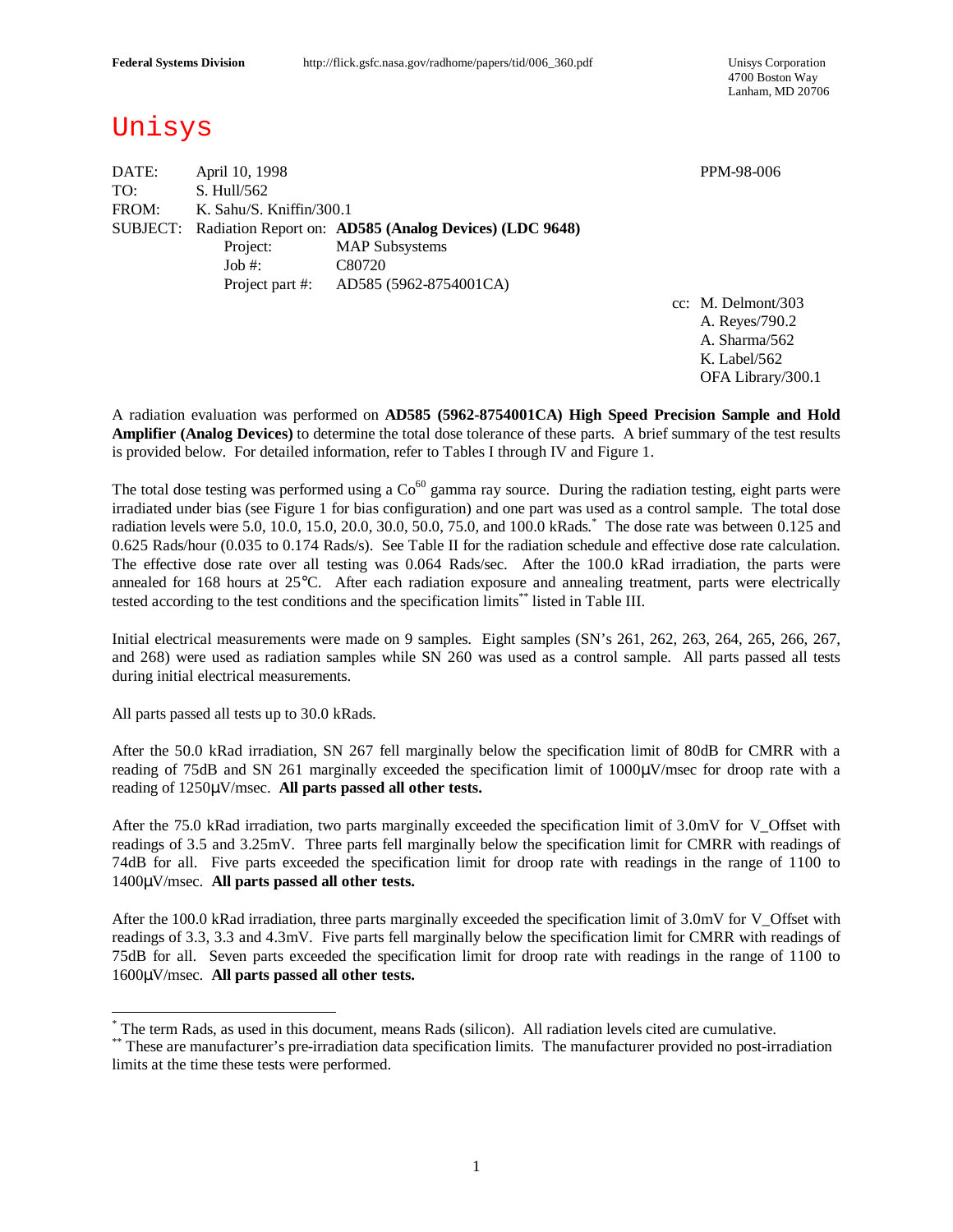After annealing the parts for 168 hours at 25°C, the parts showed some recovery, with only four parts marginally exceeding the specification limit for CMRR with readings of 74dB and all parts passed the droop rate test. However, five parts marginally exceeded the specification limit for V\_Offset with readings of 3.2mV for all.

Table IV provides a summary of the test results with the mean and standard deviation values for each parameter after each irradiation exposure and annealing step.

Any further details about this evaluation can be obtained upon request. If you have any questions, please call me at (301) 731-8954.

### \_\_\_\_\_\_\_\_\_\_\_\_\_\_\_\_\_\_\_\_\_\_\_\_\_\_\_\_\_\_\_\_\_\_\_\_\_\_\_\_\_\_\_\_\_\_\_\_\_\_\_\_\_\_\_\_\_\_\_\_\_\_\_\_\_\_\_\_\_\_\_\_\_\_\_\_\_\_\_\_\_\_\_\_\_\_\_\_\_\_\_\_ ADVISORY ON THE USE OF THIS DOCUMENT

The information contained in this document has been developed solely for the purpose of providing general guidance to employees of the Goddard Space Flight Center (GSFC). This document may be distributed outside GSFC only as a courtesy to other government agencies and contractors. Any distribution of this document, or application or use of the information contained herein, is expressly conditional upon, and is subject to, the following understandings and limitations:

(a) The information was developed for general guidance only and is subject to change at any time;

(b) The information was developed under unique GSFC laboratory conditions which may differ substantially from outside conditions;

(c) GSFC does not warrant the accuracy of the information when applied or used under other than unique GSFC laboratory conditions;

(d) The information should not be construed as a representation of product performance by either GSFC or the manufacturer;

(e) Neither the United States government nor any person acting on behalf of the United States government assumes any liability resulting from the application or use of the information.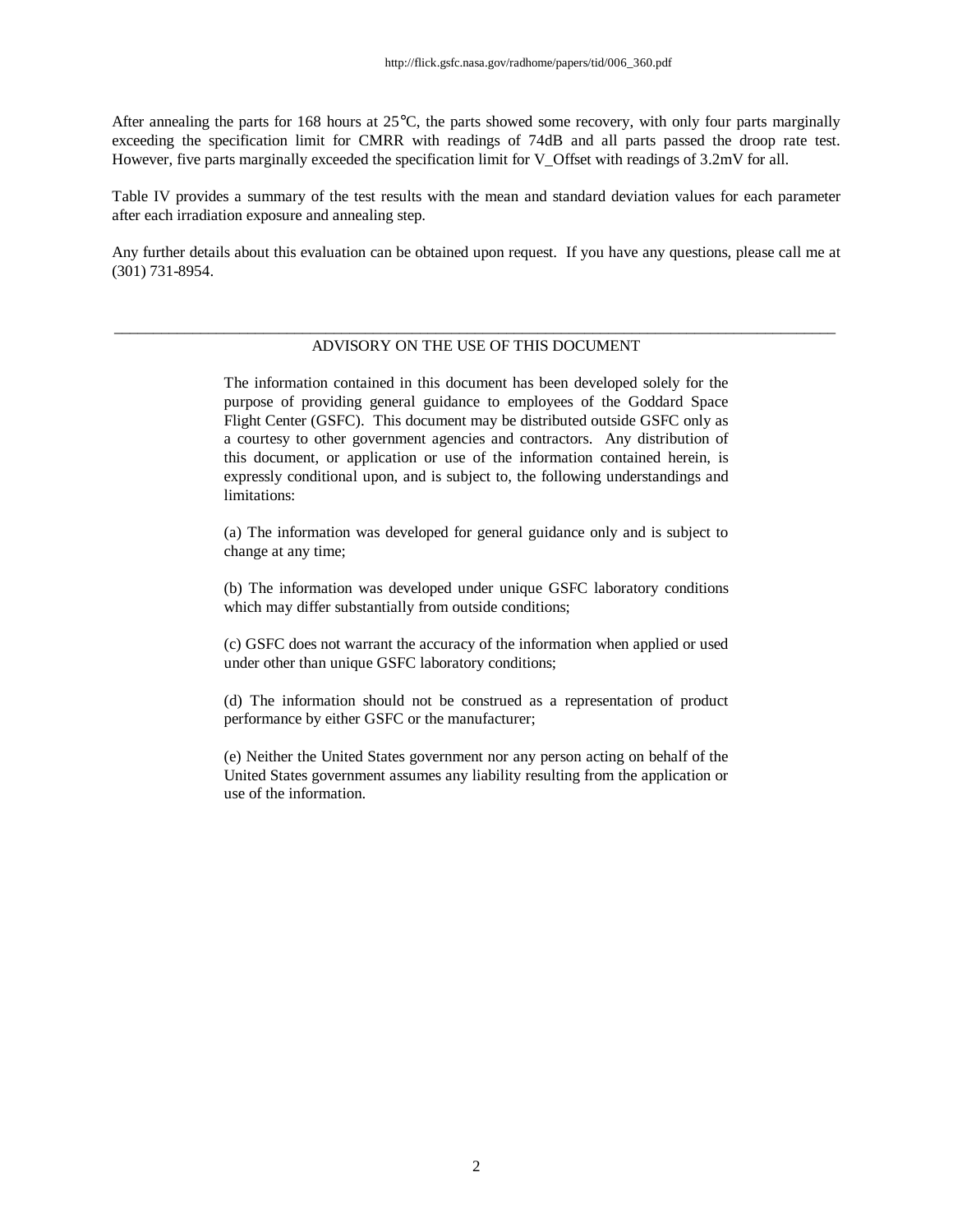http://flick.gsfc.nasa.gov/radhome/papers/tid/006\_360.pdf

Figure 1. Radiation Bias Circuit for AD585



Notes:

- 1. Resistor is  $2k\Omega \pm 5\%, \frac{1}{2}W$ .
- 2.  $V_1$ ,  $V_2 = 5.0V \pm 0.1V$ .
- 3.  $+V_s = +15V \pm 0.1V$ ,  $-V_s = -15V \pm 0.1V$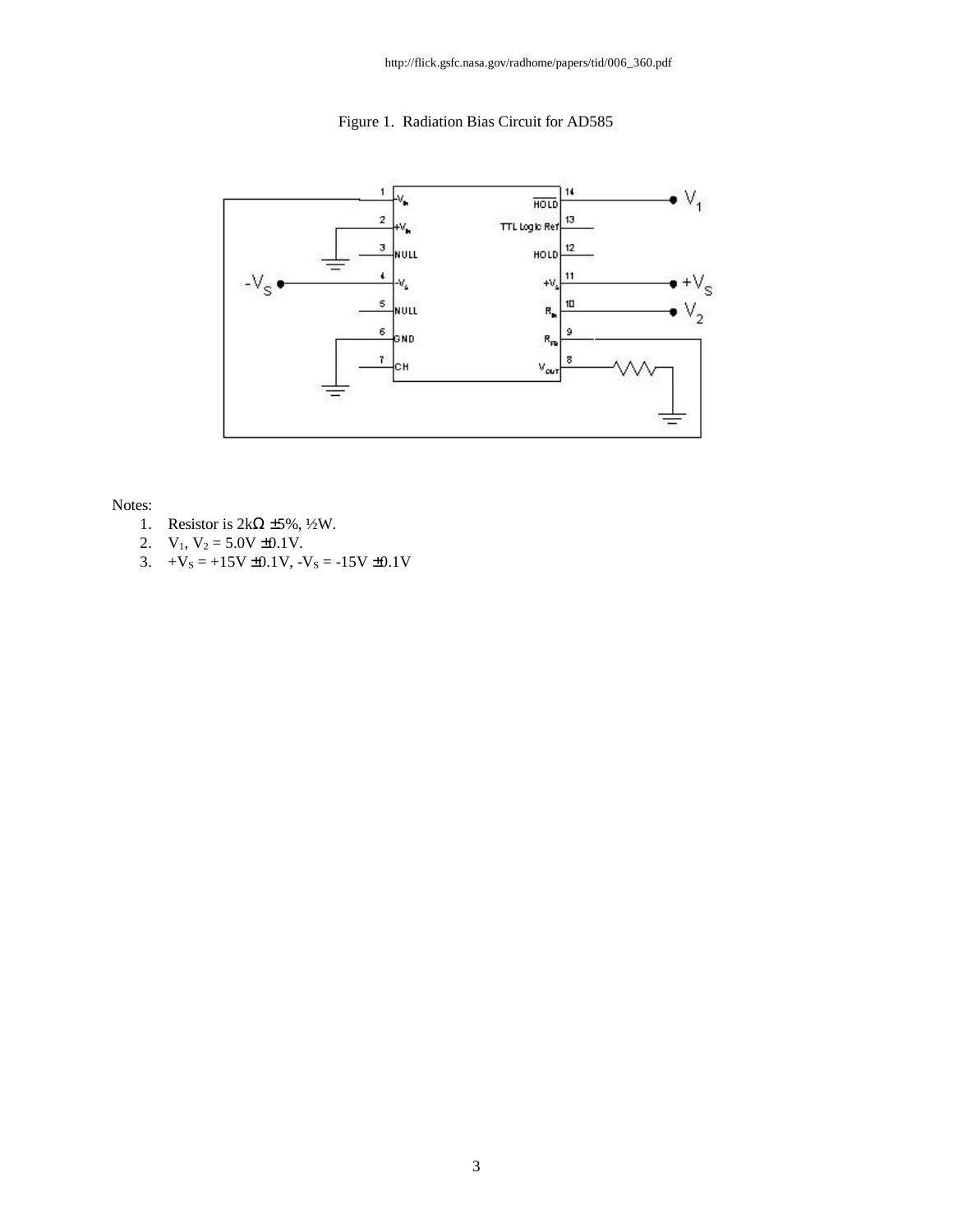| Generic Part Number:                        | AD585                                          |
|---------------------------------------------|------------------------------------------------|
| <b>MAP Subsystem Part Number</b>            | AD585 (5962-8754001CA)                         |
| Charge Number:                              | C80720                                         |
| Manufacturer:                               | <b>Analog Devices</b>                          |
| Lot Date Code (LDC):                        | 9648                                           |
| <b>Quantity Tested:</b>                     | 9                                              |
| Serial Number of Control Samples:           | 260                                            |
| <b>Serial Numbers of Radiation Samples:</b> | 261, 262, 263, 264, 265, 266, 267, and 268     |
| Part Function:                              | High Speed Precision Sample and Hold Amplifier |
| Part Technology:                            | <b>Bipolar</b>                                 |
| Package Style:                              | 14 Pin DIP                                     |
| Test Equipment:                             | A540                                           |
| Test Engineer:                              | S. Archer-Davies                               |

## TABLE I. Part Information

• The manufacturer for this part guaranteed no radiation tolerance/hardness.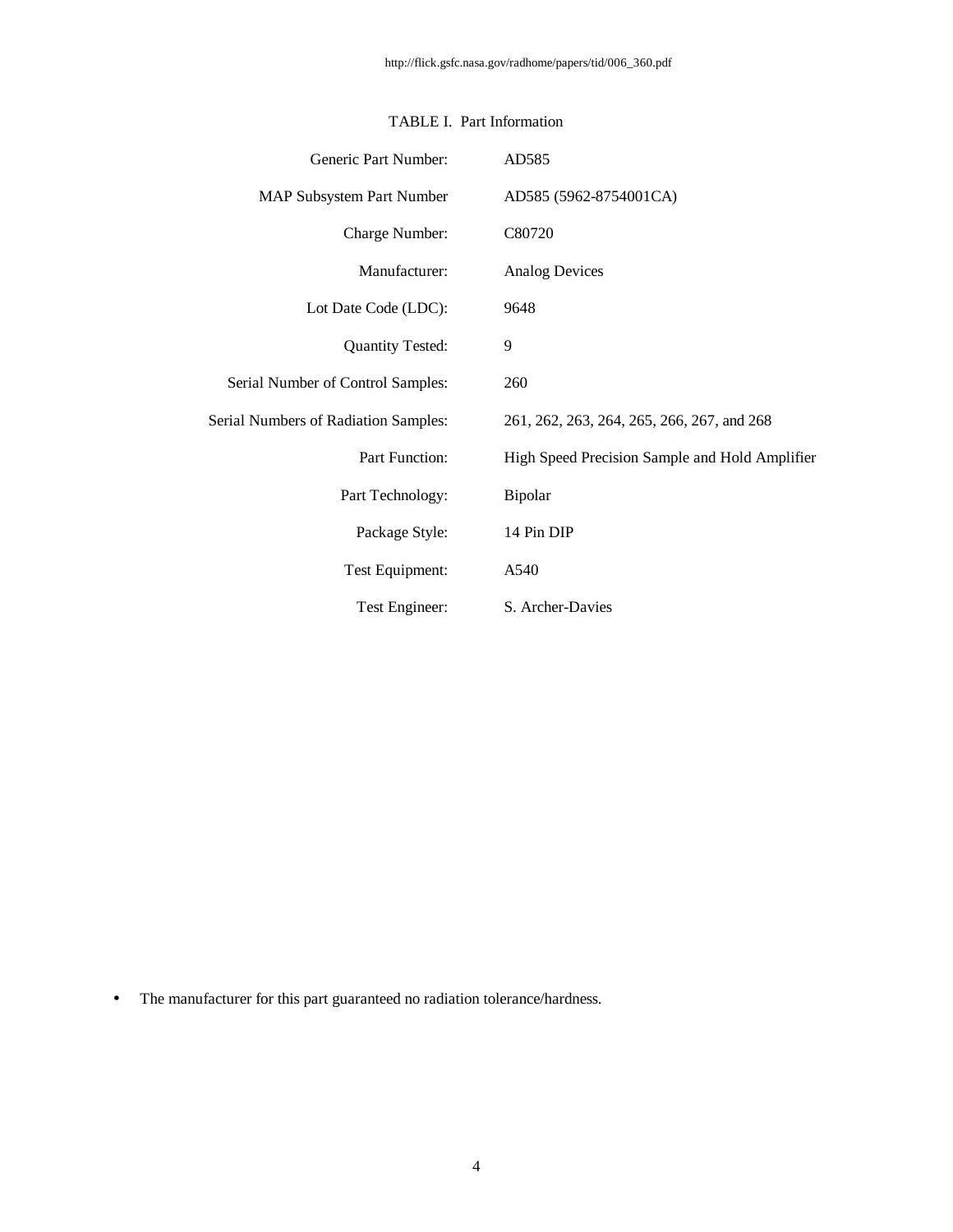| TABLE II. Radiation Schedule for AD585                                                                                                                                                          |  |
|-------------------------------------------------------------------------------------------------------------------------------------------------------------------------------------------------|--|
|                                                                                                                                                                                                 |  |
|                                                                                                                                                                                                 |  |
|                                                                                                                                                                                                 |  |
|                                                                                                                                                                                                 |  |
|                                                                                                                                                                                                 |  |
|                                                                                                                                                                                                 |  |
|                                                                                                                                                                                                 |  |
|                                                                                                                                                                                                 |  |
|                                                                                                                                                                                                 |  |
|                                                                                                                                                                                                 |  |
| Effective Dose Rate = 100,000 RADS/18 DAYS=231.5 RADS/HOUR=0.064 RADS/SEC<br>The effective dose rate is lower than that of the individual radiation steps as it takes into account the interim- |  |

annealing step.

PARTS WERE IRRADIATED AND ANNEALED UNDER BIAS, SEE FIGURE 1.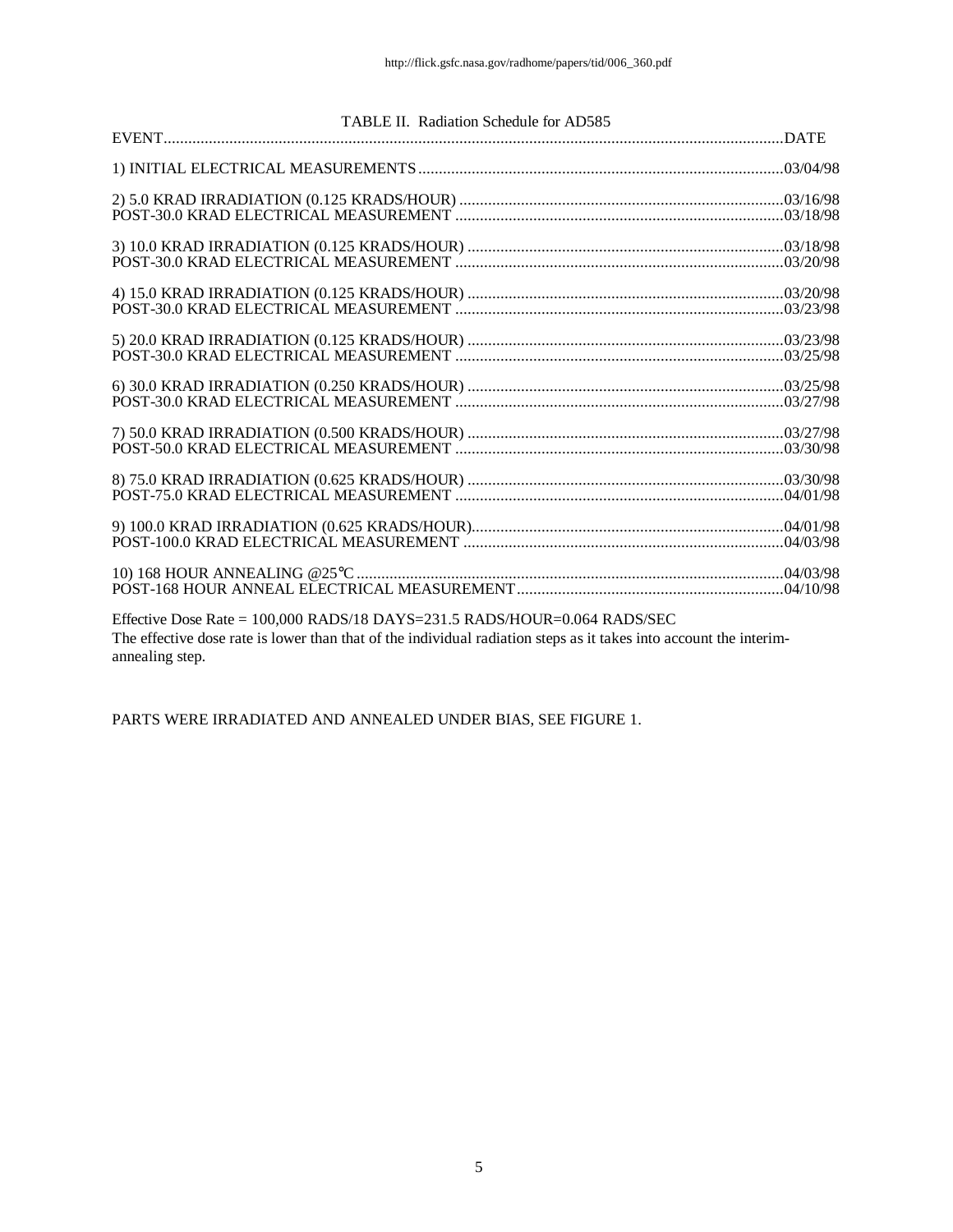| <b>Test</b>    |                  |               |                                                                | Spec.    | Lim.         |
|----------------|------------------|---------------|----------------------------------------------------------------|----------|--------------|
| #              | Parameter        | <b>Units</b>  | <b>Test Conditions</b>                                         | min      | max          |
| 1              | <b>Plus</b> Icc  |               | $\mathbf{m} \mathbf{A}   \mathbf{R}_{\mathbf{L}} = \mathbf{8}$ | $\bf{0}$ | 10.0         |
| $\overline{2}$ | Minus_Icc        |               | $\mathbf{m} \mathbf{A}   \mathbf{R}_{\mathbf{L}} = \mathbf{8}$ | $-10.0$  | $\mathbf{0}$ |
| 3              | <b>Iin_Logic</b> |               | $mN_S = \pm 18V$                                               |          | 50           |
| 4              | <b>Ibias</b>     |               | $nA V_{IN} = 0V$                                               | $-2.0$   | 2.0          |
| 5              | logic_ref        |               | V 50m Load                                                     | 1.200    | 1.600        |
| 6              | output_curr      |               | $mA$ <sub>L</sub> $= 100W$                                     | 12.0     |              |
| 7              | v offset         |               | $mV V_{OUT} = 0V$                                              | $-3.0$   | 3.0          |
| 8              | <b>CMRR</b>      |               | $dB V_{CM} = \pm 10V$                                          | 80       |              |
| 9              | DRM              | $\frac{0}{0}$ |                                                                |          | 0.3          |
| 10             | acquisition_time |               | $\text{ms}$ 10V step to 0.01%                                  |          | 3.0          |
| 11             | droop rate       |               | $mV$ /ms $V_{IN} = 0V$                                         |          | 1000         |
| 12             | $PSRR +$         |               | $dB +V_s = +5$ to +18V, $V_{IN} = V_{OUT} = 0V$                | 70       |              |
| 12             | <b>PSRR-</b>     |               | dB - $V_s$ = -12 to -18V, $V_{IN}$ = $V_{OUT}$ = 0V            |          | $-70$        |

### Table III. Electrical Characteristics of AD585 /1 /2 /3

Notes:

1/ These are the manufacturer's non-irradiated data sheet specification limits. The manufacturer provided no postirradiation limits at the time the tests were performed.

 $2/V_s = \pm 15V$ , C<sub>H</sub> = Internal, R<sub>L</sub> = infinite, A = +1, Hold active, sample mode unless otherwise noted.

3/ Due to limitations in the automatic test equipment, ΔRM, acquisition time, droop rate, and PSRR were measured using bench tests.